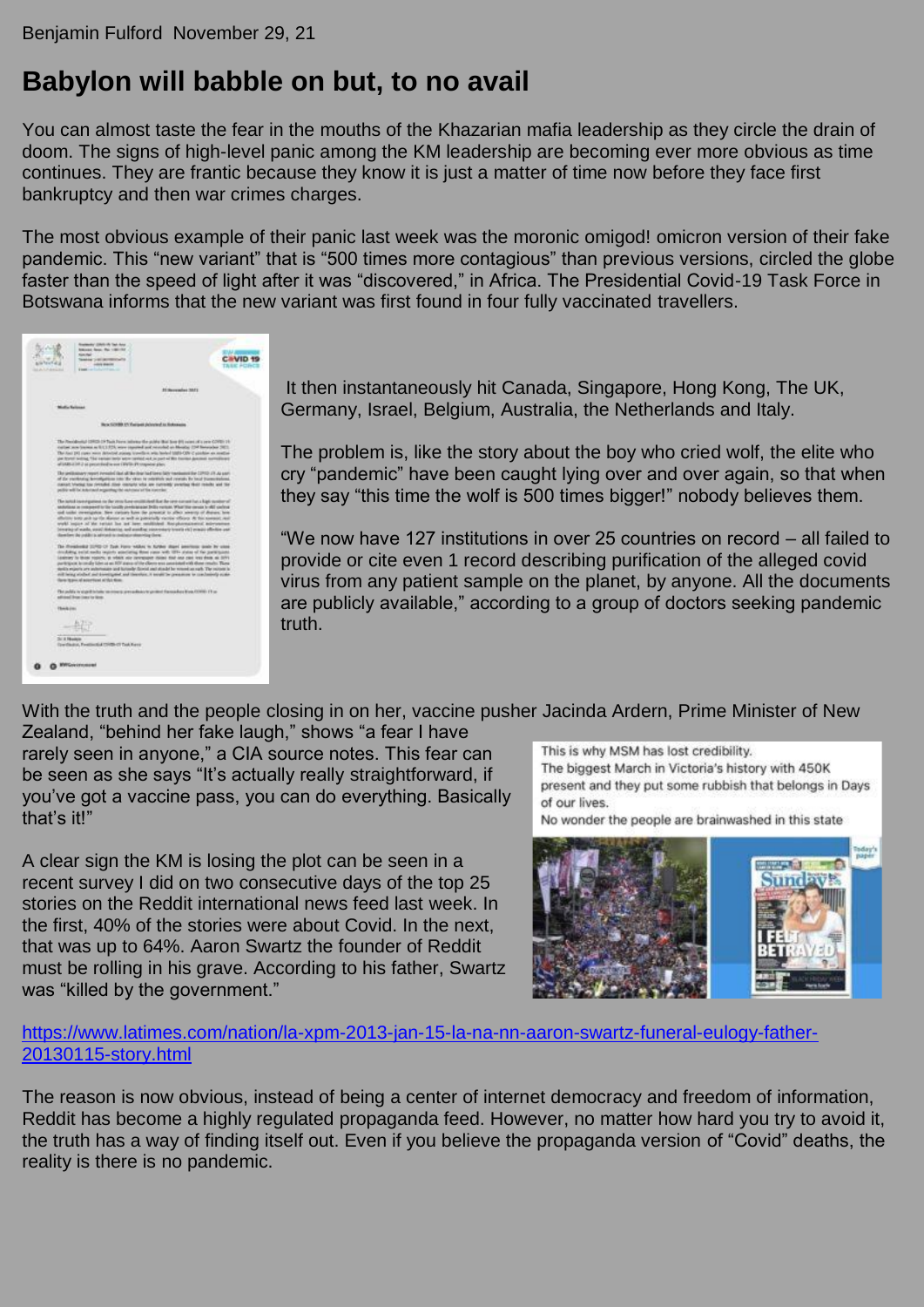The military, police and law enforcement community, which requires fact-based evidence, is moving decisively against the KM. For example, US District Judge T. Kent Wetherell II completely destroys the coronavirus story citing:

## **-COVID's low mortality rate and mild severity for most individuals**

**-The risk-benefit ratio of the jabs weighing more toward risk**

**-Protection provided by natural immunity**

**-Alternative treatments like Ivermectin & monoclonal antibodies**

| Instead of "death" rate<br>LETS LOOK AT COVID "SURVIVAL" RATE??                |            |  |  |
|--------------------------------------------------------------------------------|------------|--|--|
| Here's the percentage of 'world population'<br>that have NOT died from COVID19 |            |  |  |
| UK:                                                                            | 99.972%    |  |  |
| <b>BELGIUM:</b>                                                                | 99.944%    |  |  |
| <b>SPAIN:</b>                                                                  | 99.956%    |  |  |
| <b>ITALY:</b>                                                                  | 99.957%    |  |  |
| <b>BRAZIL:</b>                                                                 | 99.935%    |  |  |
| <b>AFRICA:</b>                                                                 | 99.997259% |  |  |
| <b>AUSTRALIA:</b>                                                              | 99.99669%  |  |  |
| <b>USA:</b>                                                                    | 99.954%    |  |  |
| <b>CHINA:</b>                                                                  | 99.99967%  |  |  |
| NDIA:                                                                          | 99.9935%   |  |  |

## **-The jabs do NOT prevent contraction and transmission of the virus**

This is just a part of an avalanche of law enforcement activity against the fake pandemic pushers. Vaccine pusher Bill Gates has been charged with murder and the death penalty is being sought because of vaccine deaths in India. [https://vaccineimpact.com/2021/bill-gates-charged-with-murder-for-covid-19-vaccine](https://vaccineimpact.com/2021/bill-gates-charged-with-murder-for-covid-19-vaccine-death-in-indias-high-court-death-penalty-sought/)[death-in-indias-high-court-death-penalty-sought/](https://vaccineimpact.com/2021/bill-gates-charged-with-murder-for-covid-19-vaccine-death-in-indias-high-court-death-penalty-sought/)

Robert F Kennedy Jr. may be about to get real justice for the murders of his uncle and father thanks to the implosion of the vaccine/pandemic attempt to impose global totalitarianism. "Instead of having a medical response to a medical crisis, we had a militarized response and we had a monetized response," Kennedy said.

The aim of the ongoing pandemic fear porn is to "get people to be locked in under house arrest and induce a condition that is known as Stockholm syndrome, which makes people grateful to their captors and believing in them that the only way to survive, the only way out of the crisis, is total obedience to the commands of the captor," he says.

He said the U.S. has been engaged in a terror-based foreign policy, but the problem was that Islamic terrorists weren't killing enough people to scare enough Americans into giving up their constitutionally guaranteed freedoms and liberties. Nor could it be used to coerce people in the free world to accept mandatory vaccines.

The program was started by the Nazi regime of George Bush Jr, when the US military released anthrax in order to use "terrorism" as a pretext to end safety testing for vaccines, he notes.

A seminal moment took place in the year 2000 when Bill Gates and Anthony Fauci "shook hands in the living room of [Gates] \$87 million mansion…for a partnership to vaccinate the whole world by the year 2020," Kennedy said.

[https://www.worldviewweekend.com/news/article/rfk-jr-cia-led-military-response-pandemic-was-meant](https://www.worldviewweekend.com/news/article/rfk-jr-cia-led-military-response-pandemic-was-meant-drive-democracy-world-and-usher)[drive-democracy-world-and-usher](https://www.worldviewweekend.com/news/article/rfk-jr-cia-led-military-response-pandemic-was-meant-drive-democracy-world-and-usher)

Now an alliance of the US military white hats, Asian secret societies, and the benevolent faction of the European nobility are counter-attacking on all fronts.

In Japan, for example, the fake pandemic is being wound down by the new Kishida government with the backing of the US military. A police investigation is underway to identify and prosecute not only the pushers of the fake pandemic but also the perpetrators of the Fukushima terror incident.

Last week this writer met a senior member of the Kishida Cabinet who said that as a part of this counterattack the Bank of Japan has been nationalized. The next move will be to confiscate the close to 40%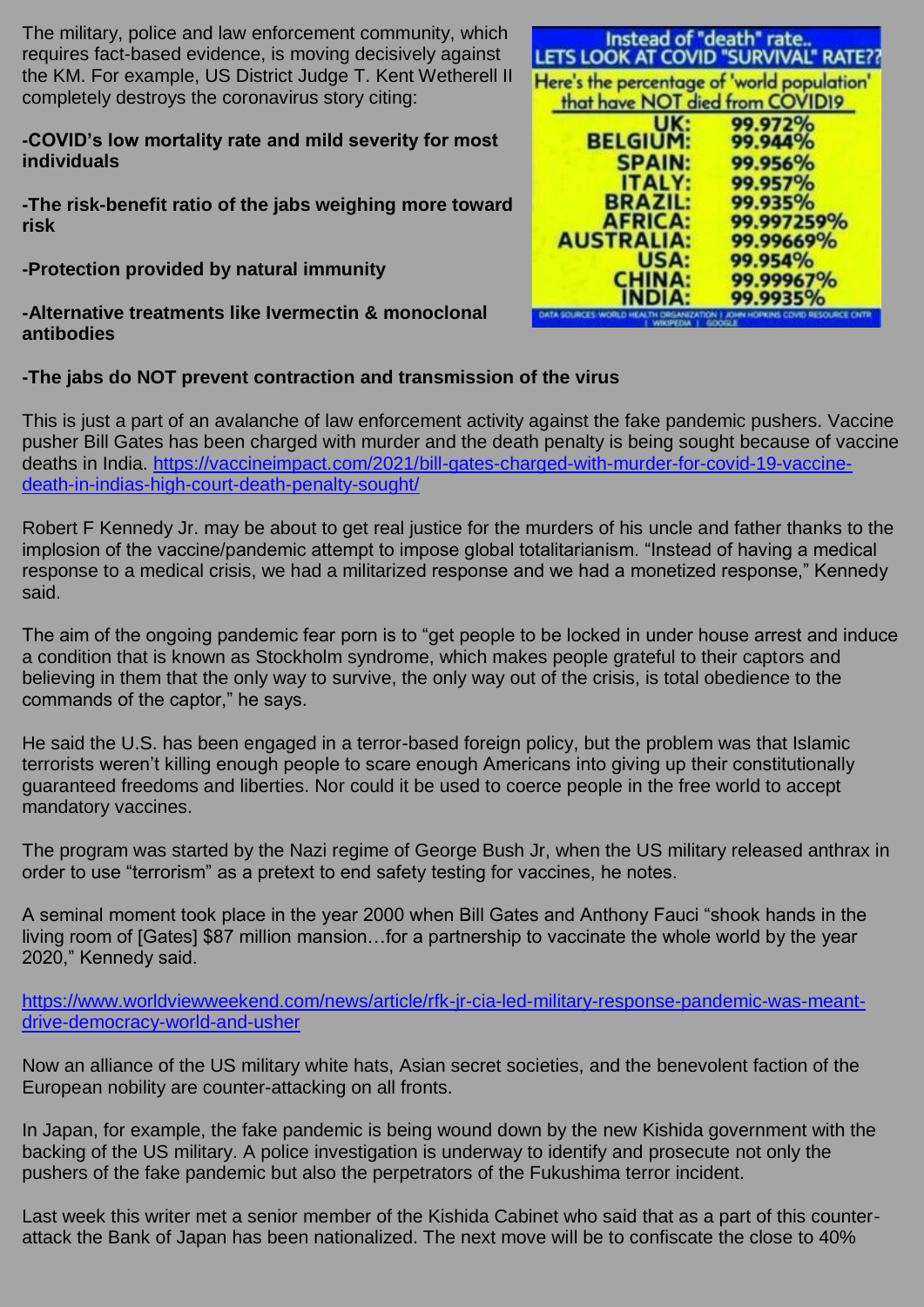share of Japan's listed companies that were extorted by the KM from Japan via threats of attack with earthquake weapons, the cabinet minister said.

The Korean gangsters who have been sub-contracting the murder of Japanese politicians for the KM are also being removed by an unprecedented Japanese police investigation that has the backing of the Emperor, right-wing and close to the emperor they say.

Ultimately the investigation will target the entire North Korean nexus of the KM, the source says.

The loss of Japan has been a fatal blow to the KM and their fake Biden regime in the US, Pentagon sources say.

In the US, the hammer is about to fall with Project Odin according to a senior ranking official connected to the Space Force Intelligence Agency. According to the source Project Odin is

*The military space force intelligence operation run out of the Thule Military Base and the Cheyenne Mountain bunker complex (which is still locked down by orders from the Commander in Chief). It is connected to the Starlink Satellite System which controls all grids around the world –bypassing all media/radio/internet platforms- project Odin can take over all media platforms via the emergency broadcast system. The alliance is preparing to fire it up.*

We have had so many false alarms about the emergency broadcast system before, though, that we recommend readers believe this when they see it.

Meanwhile, as we wait for the space force to come to the rescue, we are seeing here new signs the KM control grid is collapsing in the US.

The trial of Ghislaine Maxwell on pedophilia charges is a very visible sign of this. As we have already reported, the trial is expected to implicate a huge swathe of the Western oligarchy. Now it is looking like it might even take down the United Nations.

As incredible as it might sound, Ghislaine Maxwell had UN authorized control over the World's Oceans. This happened via the TerraMar Project, a UN NGO micronation with diplomatic immunity and its own passports, according to CIA sources. While TerraMar was supposed to be "protecting the worlds' oceans," in fact it was actually representing the interests of Jeffrey Epstein and the Clinton Foundation, the source says. TerraMar, which owned its own submarine, was a front for human trafficking, Mossad sources add. The tycoon Richard Branson was involved as well, they say. His Necker Island is next door to Epstein's Little St. James Island, they note.

More from the CIA about TerraMar:

*Associates and financiers of the TerraMar Project included many of those who we now recognize as being linked with child sex trafficking, including the Clinton Foundation, Comet Ping Pong's James Alefantis, John Podesta, and Tamera Luzzatto, along with many others.*

*Luzzatto was Hillary Clinton's Chief of Staff. She is now Senior Vice President of Government Relations at The Pew Charitable Trusts. Luzzatto published a disturbing website called Evie's Crib. She wrote the infamous email to John Podesta published by WikiLeaks that seemed as though she had been pimping her infant grandchildren to the political elite.*

*After the death of Robert Maxwell, Ghislaine's father, in 1991, she moved to a Manhattan property owned by Lynn Forester de Rothschild, whose husband is British banker Evelyn Robert de Rothschild. The property was also listed as the base for Terramar.*

No wonder Maxwell is asking the UN to get her out of jail.

<https://news.yahoo.com/ghislaine-maxwell-asks-united-nations-233300155.html>